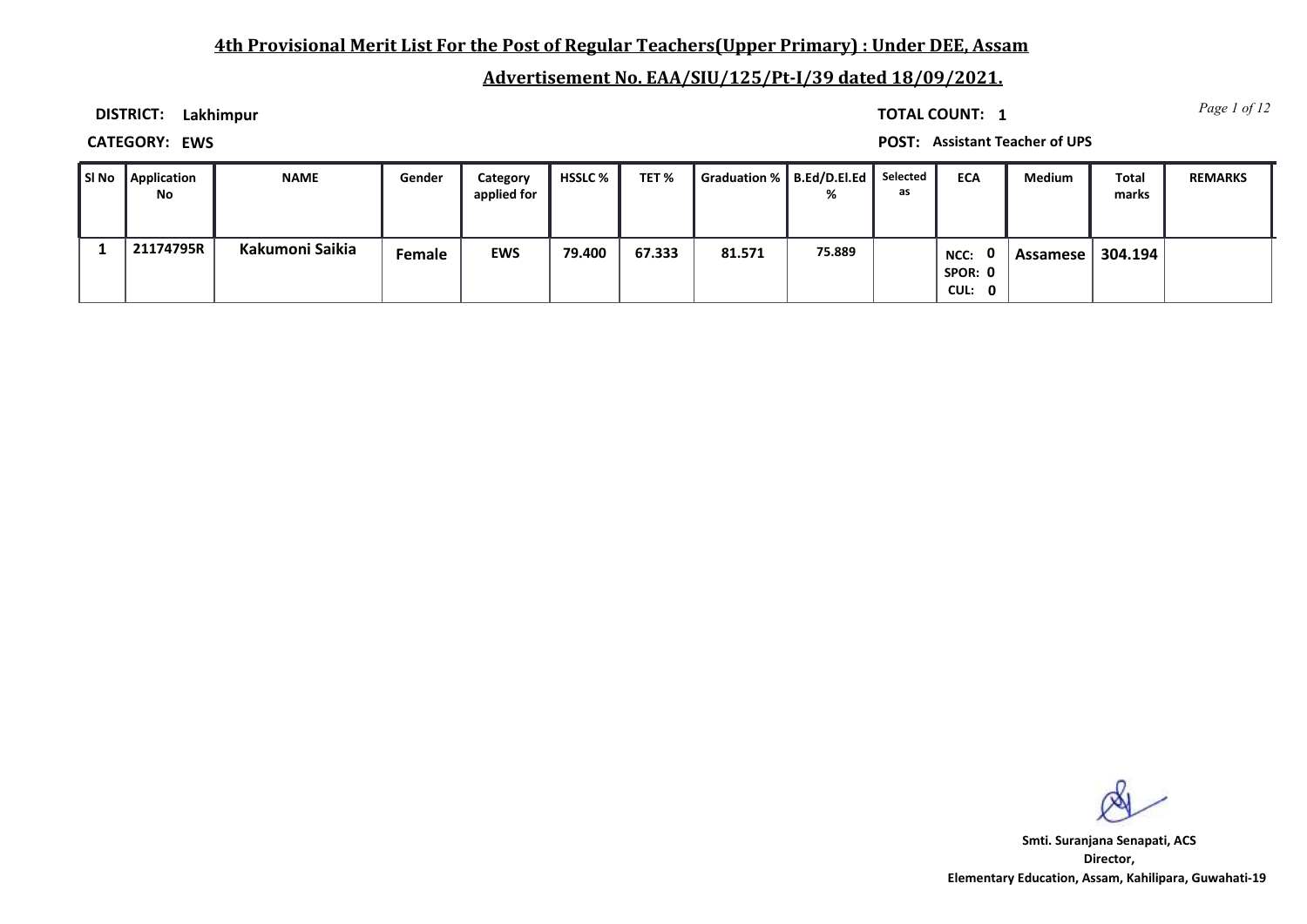## **CATEGORY: PwD POST: Assistant Teacher of UPS**

| SI No        | Application<br>No | <b>NAME</b>                  | Gender      | Category<br>applied for | HSSLC% | TET%   | <b>Graduation %</b> | B.Ed/D.El.Ed<br>% | Selected<br>as              | <b>ECA</b>                                | <b>Medium</b>   | <b>Total</b><br>marks | <b>REMARKS</b>         |
|--------------|-------------------|------------------------------|-------------|-------------------------|--------|--------|---------------------|-------------------|-----------------------------|-------------------------------------------|-----------------|-----------------------|------------------------|
| $\mathbf{1}$ | 21173164R         | <b>Sri Muhinanda Doley</b>   | <b>Male</b> | <b>STP</b><br>PwD       | 66.400 | 66.667 | 60.929              | 67.444            |                             | $\mathbf 0$<br>NCC:<br>SPOR: 0<br>CUL: 0  | <b>Assamese</b> | 261.440               | PwD<br>Withheld        |
| $\mathbf{2}$ | 21190437R         | <b>Sanjib Basumatary</b>     | <b>Male</b> | <b>STP</b><br>PwD       | 58.600 | 55.333 | 73.000              | 73.850            |                             | NCC: 0<br>SPOR: 0<br>CUL: 0               | Assamese        | 260.783               | PwD<br>Withheld        |
| 3            | 21177022R         | <b>Dipok Saikia</b>          | <b>Male</b> | OBC/MOBC<br>PwD         | 62.400 | 58.000 | 61.357              | 75.643            |                             | NCC: 0<br>SPOR: 0<br>CUL: 0               | Assamese        | 257.400               | PwD<br>Withheld        |
| 4            | 21195500R         | <b>Mariam Nessa</b>          | Female      | <b>EWS</b><br>PwD       | 61.200 | 58.667 | 56.706              | 75.600            | Women<br>Reservation        | $\mathbf{0}$<br>NCC:<br>SPOR: 0<br>CUL: 0 | Assamese        | 252.173               | PwD<br>Withheld        |
| 5            | 21171035R         | <b>Kanak Chakraborty</b>     | <b>Male</b> | <b>UR</b><br>PwD        | 55.800 | 56.667 | 62.059              | 77.550            |                             | NCC: 0<br>SPOR: 0<br>CUL: 0               | <b>Assamese</b> | 252.075               | PwD<br>Withheld        |
| 6            | 21120814          | Ranju Kakati                 | Female      | <b>UR</b><br>PwD        | 65.200 | 63.333 | 42.222              | 79.950            | Women<br><b>Reservation</b> | NCC: 0<br>SPOR: 0<br>CUL: 0               | Assamese        | 250.706               | PwD<br>Withheld        |
| 7            | 21211485R         | <b>Nur Hussain</b>           | <b>Male</b> | <b>UR</b><br>PwD        | 58.600 | 59.333 | 55.077              | 74.923            |                             | NCC: 0<br>SPOR: 0<br>CUL: 0               | Assamese        | 247.933               | <b>PwD</b><br>Withheld |
| 8            | 21191584R         | <b>Begum Mamtaz</b><br>Ahmed | Female      | <b>EWS</b><br>PwD       | 55.200 | 65.333 | 51.286              | 73.111            | Women<br>Reservation        | <b>NCC: 0</b><br>SPOR: 0<br>CUL: 0        | <b>Assamese</b> | 244.930               | PwD<br>Withheld        |
| 9            | 21178164R         | <b>Mirza Hafizur Alom</b>    | <b>Male</b> | UR<br>PwD               | 52.800 | 64.667 | 63.500              | 62.286            |                             | 0<br>NCC:<br>SPOR: 0<br>CUL: 0            | Assamese        | 243.252               | <b>PwD</b><br>Withheld |

*Page 2 of 12* **TOTAL COUNT: 17**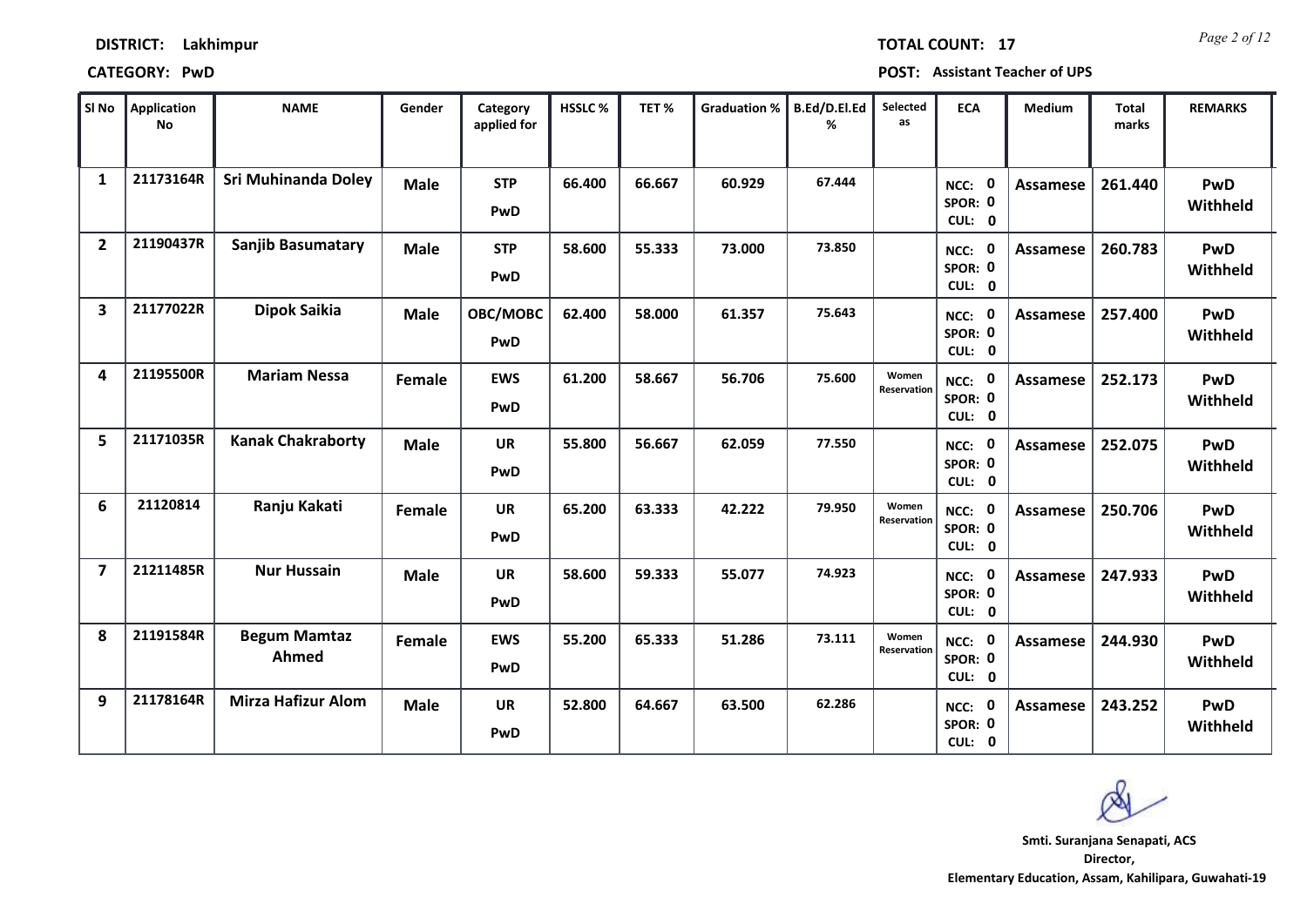| SI No | Application<br>No | <b>NAME</b>           | Gender      | Category<br>applied for | <b>HSSLC%</b> | TET%   | <b>Graduation %</b> | B.Ed/D.El.Ed<br>℅ | Selected<br>as              | <b>ECA</b>                               | <b>Medium</b> | <b>Total</b><br>marks | <b>REMARKS</b>         |
|-------|-------------------|-----------------------|-------------|-------------------------|---------------|--------|---------------------|-------------------|-----------------------------|------------------------------------------|---------------|-----------------------|------------------------|
| 10    | 21191192R         | <b>Aibor Rahman</b>   | <b>Male</b> | <b>EWS</b><br>PwD       | 60.000        | 68.000 | 45.000              | 69.889            |                             | NCC: 0<br>SPOR: 0<br>CUL: 0              | Assamese      | 242.889               | PwD<br>Withheld        |
| 11    | 21188726R         | <b>Babar Ali</b>      | <b>Male</b> | <b>UR</b><br>PwD        | 54.000        | 62.667 | 50.353              | 75.214            |                             | $\mathbf 0$<br>NCC:<br>SPOR: 0<br>CUL: 0 | Assamese      | 242.234               | PwD<br>Withheld        |
| 12    | 21199225R         | Chalamaya Devi        | Female      | <b>EWS</b><br>PwD       | 67.400        | 60.000 | 43.556              | 71.071            | Women<br><b>Reservation</b> | NCC: 0<br>SPOR: 0<br>CUL: 0              | Assamese      | 242.027               | PwD<br>Withheld        |
| 13    | 21185901R         | <b>Shohidul Islam</b> | <b>Male</b> | <b>UR</b><br>PwD        | 57.600        | 55.333 | 55.590              | 71.714            |                             | $\mathbf 0$<br>NCC:<br>SPOR: 0<br>CUL: 0 | Assamese      | 240.237               | <b>PwD</b><br>Withheld |
| 14    | 21177159R         | <b>Tarun Phukan</b>   | <b>Male</b> | OBC/MOBC<br>PwD         | 51.400        | 65.333 | 51.444              | 71.650            |                             | $\mathbf 0$<br>NCC:<br>SPOR: 0<br>CUL: 0 | Assamese      | 239.828               | PwD<br>Withheld        |
| 15    | 21104575          | Minu Prabha Kalita    | Female      | <b>UR</b><br>PwD        | 55.000        | 58.000 | 52.889              | 73.714            | Women<br>Reservation        | NCC: 0<br>SPOR: 0<br>CUL: 0              | Assamese      | 239.603               | PwD<br>Withheld        |
| 16    | 21170662R         | Amir Hamja            | <b>Male</b> | OBC/MOBC<br>PwD         | 51.600        | 61.333 | 42.857              | 83.050            |                             | $\mathbf 0$<br>NCC:<br>SPOR: 0<br>CUL: 0 | Assamese      | 238.840               | PwD<br>Withheld        |
| 17    | 21189388R         | Sahanur Islam         | <b>Male</b> | OBC/MOBC<br>PwD         | 51.800        | 56.000 | 54.600              | 75.714            |                             | $\mathbf 0$<br>NCC:<br>SPOR: 0<br>CUL: 0 | Assamese      | 238.114               | PwD<br>Withheld        |

**Director, Elementary Education, Assam, Kahilipara, Guwahati-19 Smti. Suranjana Senapati, ACS**

T

**DISTRICT: Lakhimpur**

## **CATEGORY: PwD POST: Assistant Teacher of UPS**

*Page 3 of 12* **TOTAL COUNT: 17**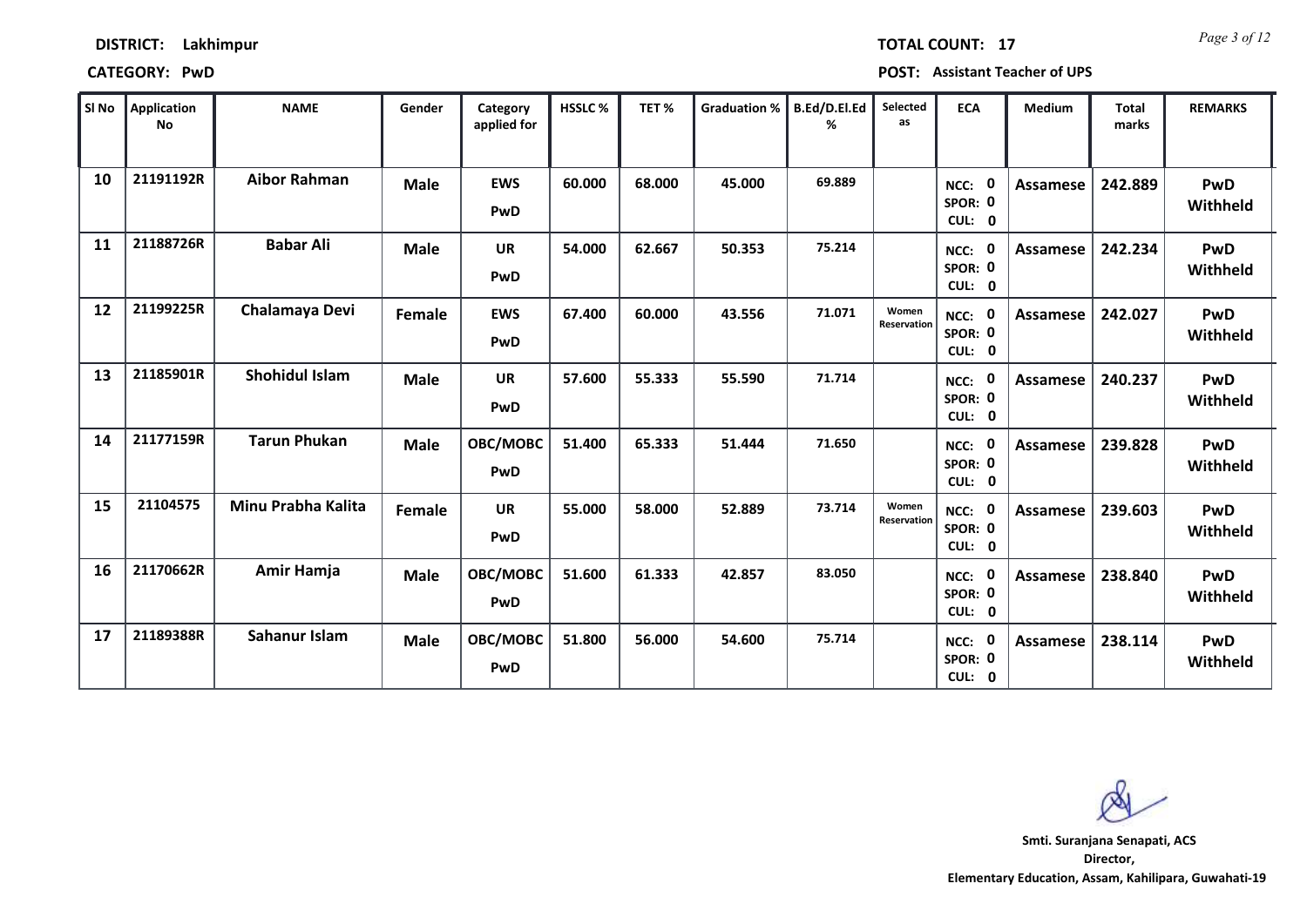*Page 4 of 12* **TOTAL COUNT: 6**

**CATEGORY: SC POST: Assistant Teacher of UPS**

| SI No          | Application<br><b>No</b> | <b>NAME</b>                    | Gender      | Category<br>applied for | <b>HSSLC%</b> | TET%   | <b>Graduation %</b> | B.Ed/D.El.Ed<br>% | Selected<br>as       | <b>ECA</b>                       | Medium   | <b>Total</b><br>marks | <b>REMARKS</b> |
|----------------|--------------------------|--------------------------------|-------------|-------------------------|---------------|--------|---------------------|-------------------|----------------------|----------------------------------|----------|-----------------------|----------------|
| $\mathbf{1}$   | 21164891R                | Nikunja Kumar<br><b>Mondal</b> | <b>Male</b> | <b>SC</b>               | 75.000        | 70.000 | 81.100              | 76.214            |                      | NCC: 0<br>SPOR: 0<br>CUL: 0      | Assamese | 302.314               |                |
| $\overline{2}$ | 21104548                 | Rashmi Das                     | Female      | <b>SC</b>               | 81.800        | 55.333 | 67.071              | 77.850            | Women<br>Reservation | NCC: 0<br>SPOR: 0<br>CUL: 0      | Assamese | 282.055               |                |
| 3              | 21104166                 | <b>Banashree Das</b>           | Female      | <b>SC</b>               | 79.200        | 55.333 | 68.571              | 77.929            | Women<br>Reservation | NCC: 0<br>SPOR: 0<br>CUL: 0      | Assamese | 281.033               |                |
| 4              | 21196920R                | <b>Monisha Sarkar</b>          | Female      | <b>SC</b>               | 73.600        | 60.000 | 70.000              | 74.857            |                      | NCC:<br>SPOR: 0<br>CUL: 0        | Assamese | 278.457               |                |
| 5              | 21171080R                | <b>Manash Jyoti Das</b>        | <b>Male</b> | <b>SC</b>               | 67.000        | 63.333 | 70.714              | 75.786            |                      | NCC:<br>- 0<br>SPOR: 0<br>CUL: 0 | Assamese | 276.833               |                |
| 6              | 21200876R                | <b>Sabin Das</b>               | <b>Male</b> | <b>SC</b>               | 72.800        | 55.333 | 73.500              | 74.857            |                      | NCC:<br>SPOR: 0<br>CUL: 0        | Assamese | 276.490               |                |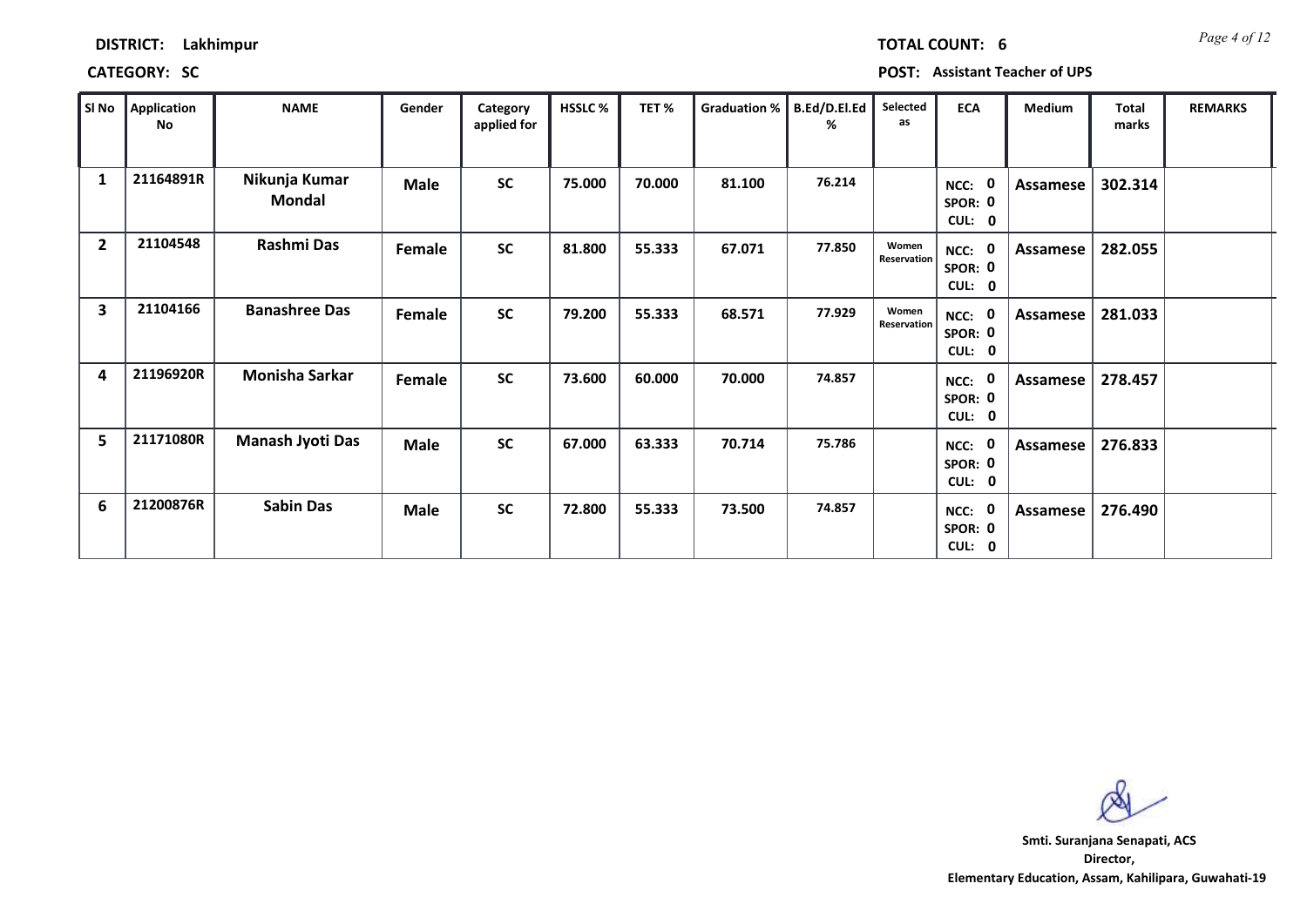**CATEGORY: STH POST: Assistant Teacher of UPS**

| SI No          | Application<br>No | <b>NAME</b>              | Gender      | Category<br>applied for | <b>HSSLC %</b> | TET%   | <b>Graduation %</b> | B.Ed/D.El.Ed<br>% | Selected<br>as       | <b>ECA</b>                               | <b>Medium</b> | <b>Total</b><br>marks | <b>REMARKS</b> |
|----------------|-------------------|--------------------------|-------------|-------------------------|----------------|--------|---------------------|-------------------|----------------------|------------------------------------------|---------------|-----------------------|----------------|
|                | 21164940R         | Nika Namchoom            | Female      | <b>STH</b>              | 50.000         | 58.667 | 59.643              | 81.100            | Women<br>Reservation | $\mathbf 0$<br>NCC:<br>SPOR: 0<br>CUL: 0 | Assamese      | 249.410               |                |
| $\overline{2}$ | 21173228R         | <b>Nibedita Namchoom</b> | Female      | <b>STH</b>              | 51.600         | 55.333 | 51.500              | 80.650            | Women<br>Reservation | $\mathbf 0$<br>NCC:<br>SPOR: 0<br>CUL: 0 | Assamese      | 239.083               |                |
| 3              | 21169966R         | Geeta Singnarpi          | Female      | <b>STH</b>              | 51.200         | 60.000 | 46.821              | 72.700            | Women<br>Reservation | $\mathbf 0$<br>NCC:<br>SPOR: 0<br>CUL: 0 | Assamese      | 230.721               |                |
| 4              | 21167476R         | <b>Bikram Fangso</b>     | <b>Male</b> | <b>STH</b>              | 49.000         | 55.333 | 46.000              | 69.786            |                      | 0<br>NCC:<br>SPOR: 0<br>CUL: 0           | Assamese      | 220.119               |                |

**Director, Elementary Education, Assam, Kahilipara, Guwahati-19 Smti. Suranjana Senapati, ACS**

*Page 5 of 12* **TOTAL COUNT: 4**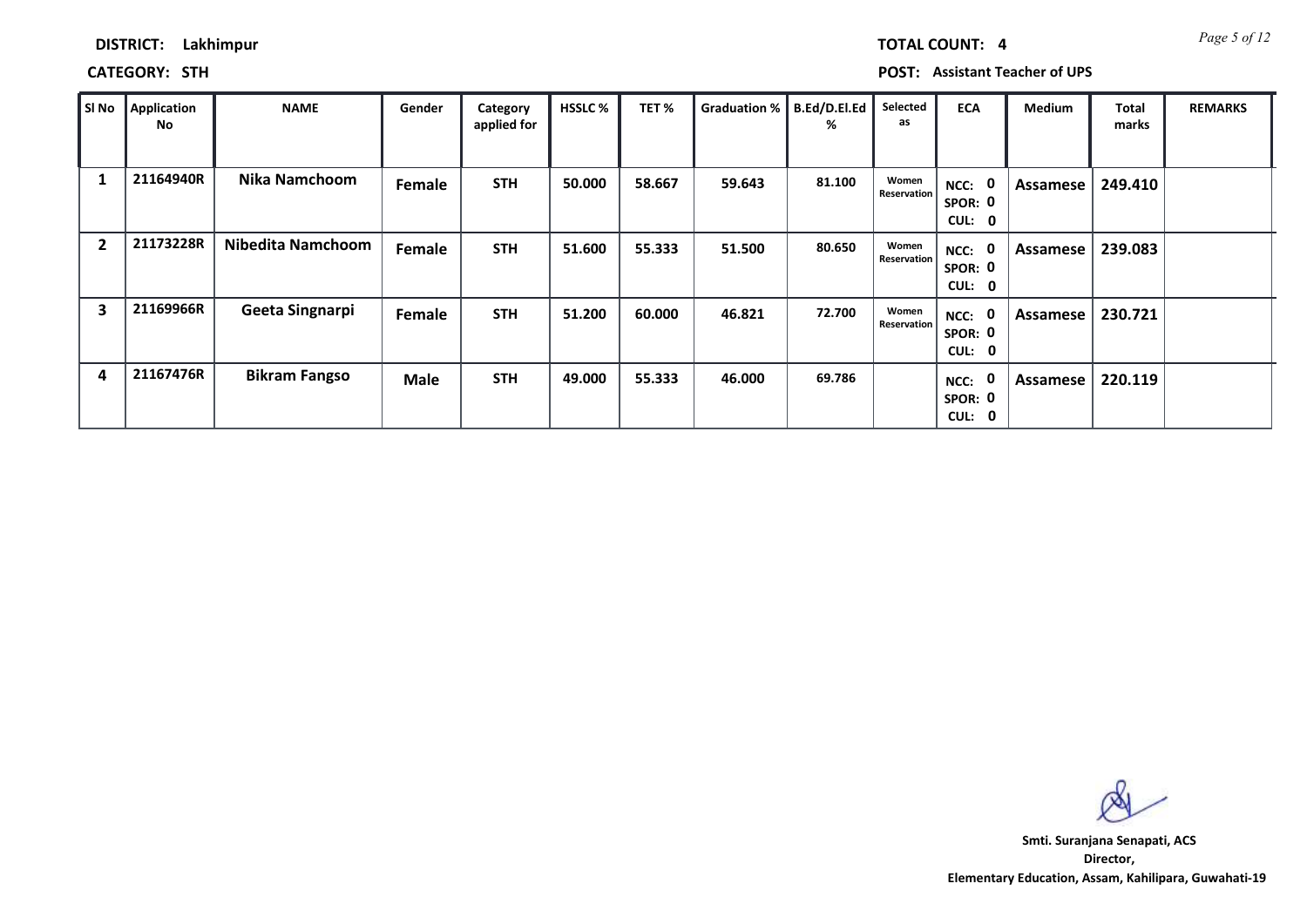| <b>DISTRICT:</b> | Lakhimpur |
|------------------|-----------|
|------------------|-----------|

**CATEGORY: STP POST: Assistant Teacher of UPS**

| SI No                   | <b>Application</b><br><b>No</b> | <b>NAME</b>              | Gender      | Category<br>applied for | <b>HSSLC %</b> | TET%   | <b>Graduation %</b> | <b>B.Ed/D.El.Ed</b><br>% | Selected<br>as       | <b>ECA</b>                               | Medium          | <b>Total</b><br>marks | <b>REMARKS</b> |
|-------------------------|---------------------------------|--------------------------|-------------|-------------------------|----------------|--------|---------------------|--------------------------|----------------------|------------------------------------------|-----------------|-----------------------|----------------|
| $\mathbf{1}$            | 21178255R                       | Rajbir Saikia Sonowal    | <b>Male</b> | <b>STP</b>              | 74.000         | 64.000 | 79.000              | 78.400                   |                      | NCC: 0<br>SPOR: 0<br>CUL: 0              | <b>Assamese</b> | 295.400               |                |
| $\overline{2}$          | 21184677R                       | <b>Hebika Sonowal</b>    | Female      | <b>STP</b>              | 83.000         | 66.000 | 63.357              | 77.222                   | Women<br>Reservation | NCC: 0<br>SPOR: 0<br>CUL: 0              | <b>Assamese</b> | 289.579               |                |
| $\overline{\mathbf{3}}$ | 21165264R                       | <b>Abhijit Narah</b>     | <b>Male</b> | <b>STP</b>              | 68.600         | 68.667 | 74.786              | 75.300                   |                      | NCC: 0<br>SPOR: 0<br>CUL: 0              | <b>Assamese</b> | 287.352               |                |
| 4                       | 21170248R                       | <b>Nilutpal Pamehgam</b> | <b>Male</b> | <b>STP</b>              | 72.400         | 68.667 | 73.071              | 71.429                   |                      | $\mathbf 0$<br>NCC:<br>SPOR: 0<br>CUL: 0 | <b>Assamese</b> | 285.567               |                |
| 5                       | 21174651R                       | Lucky Kachari            | Female      | <b>STP</b>              | 76.000         | 55.333 | 84.063              | 69.571                   | Women<br>Reservation | NCC: 0<br>SPOR: 0<br>CUL: 0              | <b>Assamese</b> | 284.967               |                |
| 6                       | 21197049R                       | Priyanka Narah           | Female      | <b>STP</b>              | 72.000         | 64.000 | 74.500              | 73.556                   | Women<br>Reservation | NCC: 0<br>SPOR: 0<br>CUL: 0              | <b>Assamese</b> | 284.056               |                |
| $\overline{7}$          | 21191194R                       | <b>Ajoy Doley</b>        | <b>Male</b> | <b>STP</b>              | 74.000         | 68.000 | 71.214              | 70.300                   |                      | NCC: 0<br>SPOR: 0<br>CUL: 0              | <b>Assamese</b> | 283.514               |                |
| 8                       | 21175788R                       | Kankana Pegu             | Female      | <b>STP</b>              | 70.600         | 60.000 | 72.571              | 79.929                   | Women<br>Reservation | <b>NCC: 0</b><br>SPOR: 0<br>CUL: 0       | <b>Assamese</b> | 283.100               |                |
| 9                       | 21167458R                       | <b>Gipee Sonowal</b>     | <b>Male</b> | <b>STP</b>              | 70.800         | 57.333 | 78.643              | 75.850                   |                      | <b>NCC: 0</b><br>SPOR: 0<br>CUL: 0       | <b>Assamese</b> | 282.626               |                |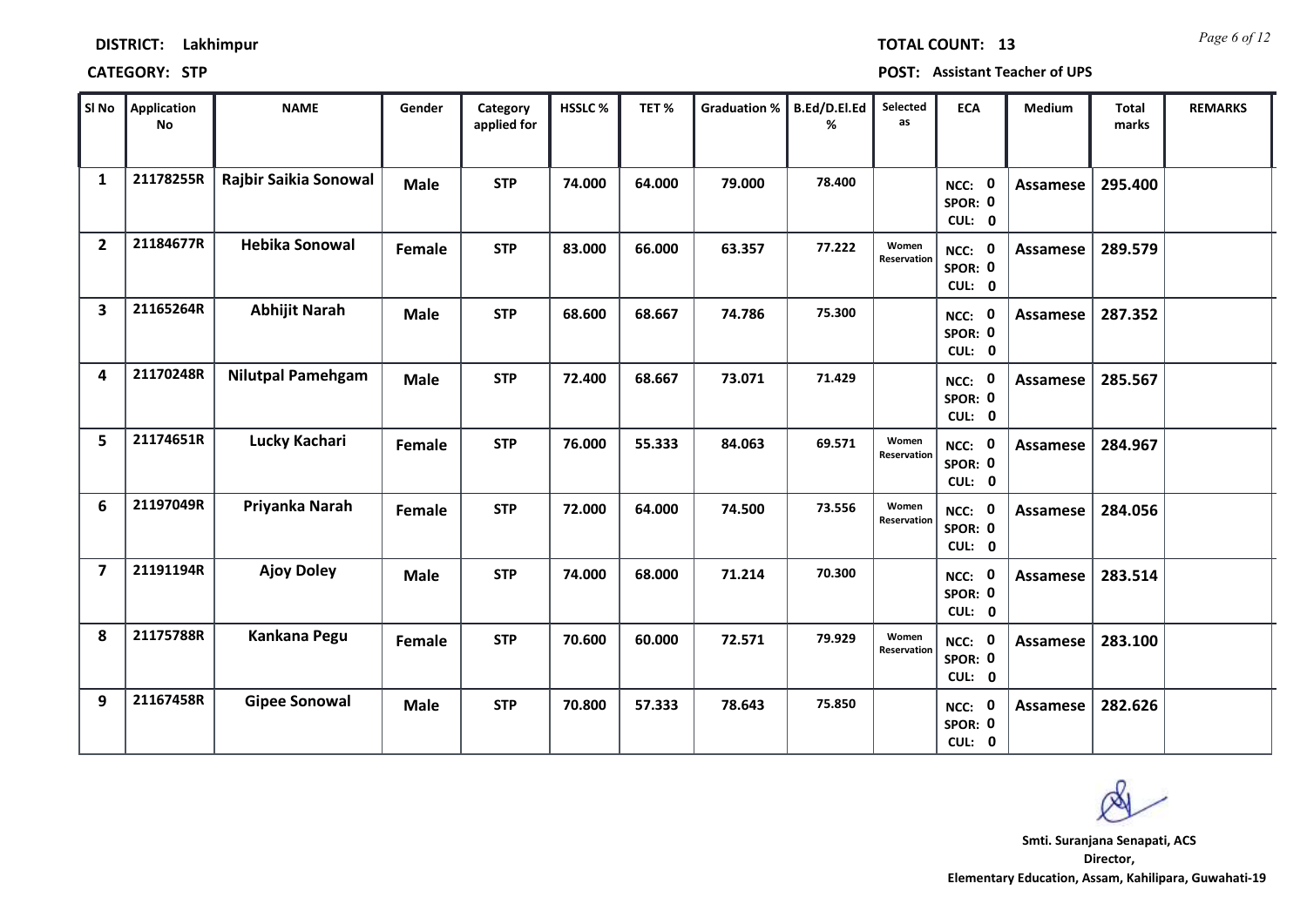## **CATEGORY: STP POST: Assistant Teacher of UPS**

| Sl No | <b>Application</b><br>No | <b>NAME</b>                 | Gender        | Category<br>applied for | <b>HSSLC %</b> | TET%   | <b>Graduation %</b> | B.Ed/D.El.Ed<br>℅ | Selected<br>as | <b>ECA</b>                               | <b>Medium</b> | <b>Total</b><br>marks | <b>REMARKS</b> |
|-------|--------------------------|-----------------------------|---------------|-------------------------|----------------|--------|---------------------|-------------------|----------------|------------------------------------------|---------------|-----------------------|----------------|
| 10    | 21186367R                | <b>Mousumi Doley</b>        | <b>Female</b> | <b>STP</b>              | 77.800         | 55.333 | 78.429              | 70.786            |                | $\mathbf 0$<br>NCC:<br>SPOR: 0<br>CUL: 0 | Assamese      | 282.348               |                |
| 11    | 21181685R                | Pallabi Kardong             | Female        | <b>STP</b>              | 69.600         | 62.000 | 75.214              | 74.600            |                | $\mathbf 0$<br>NCC:<br>SPOR: 0<br>CUL: 0 | Assamese      | 281.414               |                |
| 12    | 21203723R                | Tulika Moni Kuli            | Female        | <b>STP</b>              | 67.800         | 67.333 | 77.857              | 67.778            |                | $\mathbf 0$<br>NCC:<br>SPOR: 0<br>CUL: 0 | Assamese      | 280.768               |                |
| 13    | 21200310R                | <b>Bhaskar Jyoti Morang</b> | <b>Male</b>   | <b>STP</b>              | 74.400         | 63.333 | 69.000              | 73.200            |                | $\mathbf 0$<br>NCC:<br>SPOR: 0<br>CUL: 0 | Assamese      | 279.933               |                |

**Director, Elementary Education, Assam, Kahilipara, Guwahati-19 Smti. Suranjana Senapati, ACS**

*Page 7 of 12* **TOTAL COUNT: 13**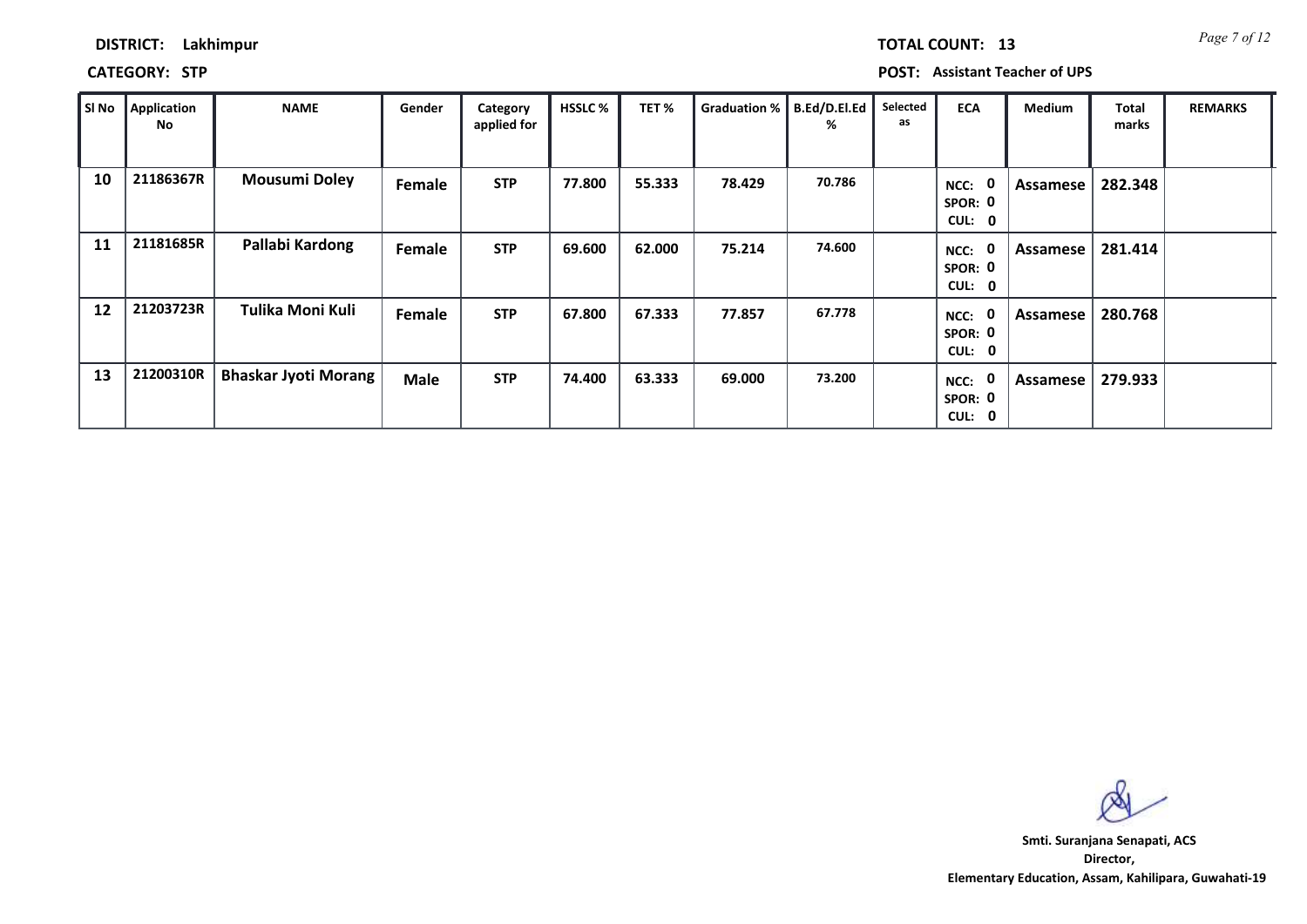| DISTRICT: | Lakhimpur |
|-----------|-----------|
|-----------|-----------|

*Page 8 of 12* **TOTAL COUNT: 7**

**CATEGORY: UR POST: Assistant Teacher of UPS**

| SI No                   | <b>Application</b><br>No | <b>NAME</b>            | Gender | Category<br>applied for | HSSLC% | TET%   | <b>Graduation %</b> | B.Ed/D.El.Ed<br>℅ | Selected<br>as       | <b>ECA</b>                               | Medium          | <b>Total</b><br>marks | <b>REMARKS</b> |
|-------------------------|--------------------------|------------------------|--------|-------------------------|--------|--------|---------------------|-------------------|----------------------|------------------------------------------|-----------------|-----------------------|----------------|
| $\mathbf{1}$            | 21178650R                | <b>Rittika Bora</b>    | Female | <b>UR</b>               | 77.000 | 80.667 | 82.857              | 72.778            | Women<br>Reservation | NCC: 0<br>SPOR: 0<br>CUL: 0              | <b>Assamese</b> | 313.302               |                |
| $\overline{2}$          | 21178752R                | Karishmrita Bhuyan     | Female | <b>UR</b>               | 85.000 | 68.667 | 81.357              | 75.000            | Women<br>Reservation | NCC: 0<br>SPOR: 0<br>CUL: 0              | <b>Assamese</b> | 310.024               |                |
| $\overline{\mathbf{3}}$ | 21180517R                | Jimpu Moni Boruah      | Female | OBC/MOBC                | 79.800 | 60.667 | 84.563              | 83.300            |                      | NCC: 0<br>SPOR: 0<br>CUL: 0              | <b>Assamese</b> | 308.329               |                |
| 4                       | 21171888R                | Shikha Sarmah          | Female | <b>UR</b>               | 81.600 | 64.000 | 80.471              | 80.143            |                      | NCC: 0<br>SPOR: 0<br>CUL: 0              | <b>Assamese</b> | 306.213               |                |
| 5                       | 21199424R                | <b>Prativa Devi</b>    | Female | <b>UR</b>               | 78.200 | 68.667 | 74.529              | 84.000            |                      | $\mathbf 0$<br>NCC:<br>SPOR: 0<br>CUL: 0 | Assamese        | 305.396               |                |
| 6                       | 21197755R                | <b>Ritashree Borah</b> | Female | OBC/MOBC                | 74.600 | 60.000 | 91.071              | 79.550            |                      | $\mathbf 0$<br>NCC:<br>SPOR: 0<br>CUL: 0 | Assamese        | 305.221               |                |
| 7                       | 21180852R                | Lima Borgohain         | Female | OBC/MOBC                | 84.200 | 66.000 | 79.000              | 75.000            |                      | $\mathbf 0$<br>NCC:<br>SPOR: 0<br>CUL: 0 | <b>Assamese</b> | 304.200               |                |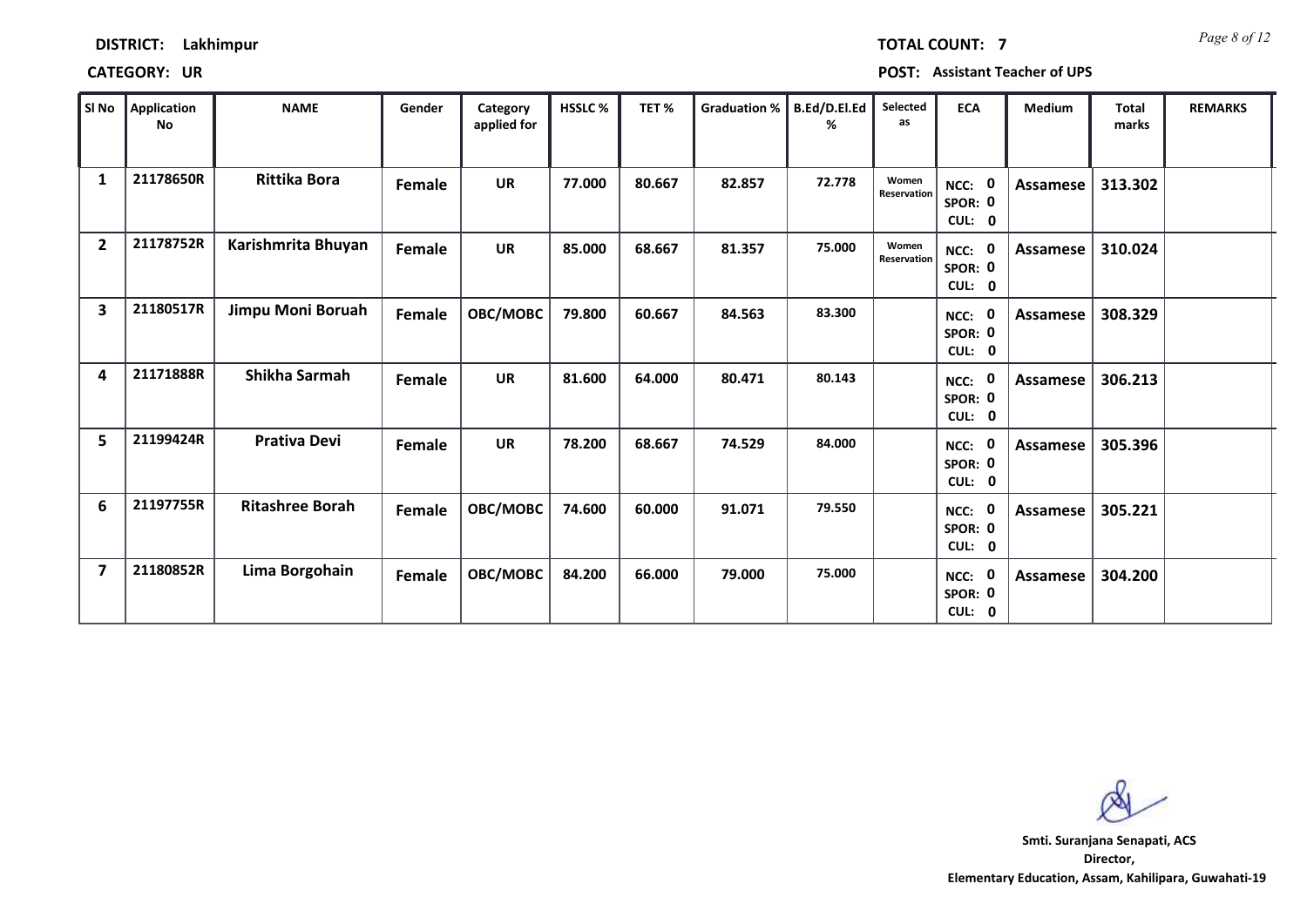*Page 9 of 12* **TOTAL COUNT: 1**

**DISTRICT: Lakhimpur**

**CATEGORY: EWS POST: Science Teacher of UPS**

| SI No Application<br>No | <b>NAME</b>          | Gender | Category<br>applied for | <b>HSSLC</b> % | TET %  | Graduation %   B.Ed/D.El.Ed   Selected | %      | as | <b>ECA</b>                | Medium   | Total<br>marks | <b>REMARKS</b> |
|-------------------------|----------------------|--------|-------------------------|----------------|--------|----------------------------------------|--------|----|---------------------------|----------|----------------|----------------|
| 21201067R               | <b>Pompy Pokhrel</b> | Female | <b>EWS</b>              | 76.800         | 74.000 | 66.000                                 | 74.071 |    | NCC:<br>SPOR: 0<br>CUL: 0 | Assamese | 290.871        |                |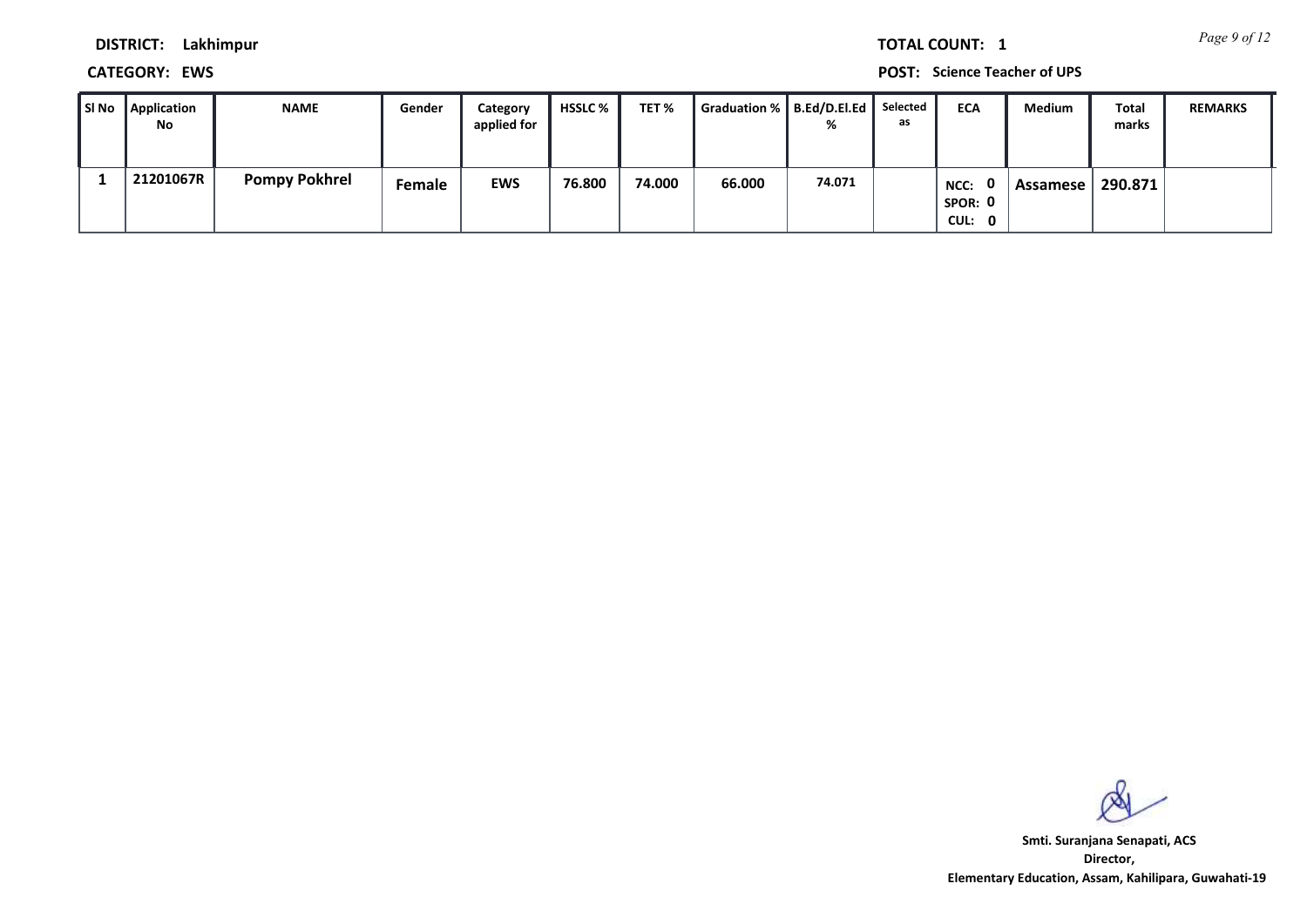*Page 10 of 12* **TOTAL COUNT: 1**

**DISTRICT: Lakhimpur**

**CATEGORY: PwD POST: Science Teacher of UPS**

| SI No | Application<br>No | <b>NAME</b>           | Gender      | Category<br>applied for | <b>HSSLC</b> % | TET %  | Graduation %   B.Ed/D.El.Ed |        | Selected<br>as | <b>ECA</b>                | Medium   | Total<br>marks | <b>REMARKS</b>         |
|-------|-------------------|-----------------------|-------------|-------------------------|----------------|--------|-----------------------------|--------|----------------|---------------------------|----------|----------------|------------------------|
|       | 21200658R         | <b>Habibur Rohman</b> | <b>Male</b> | UR<br>PwD               | 42.800         | 62.667 | 44.974                      | 69.150 |                | NCC:<br>SPOR: 0<br>CUL: 0 | Assamese | 219.591        | <b>PwD</b><br>Withheld |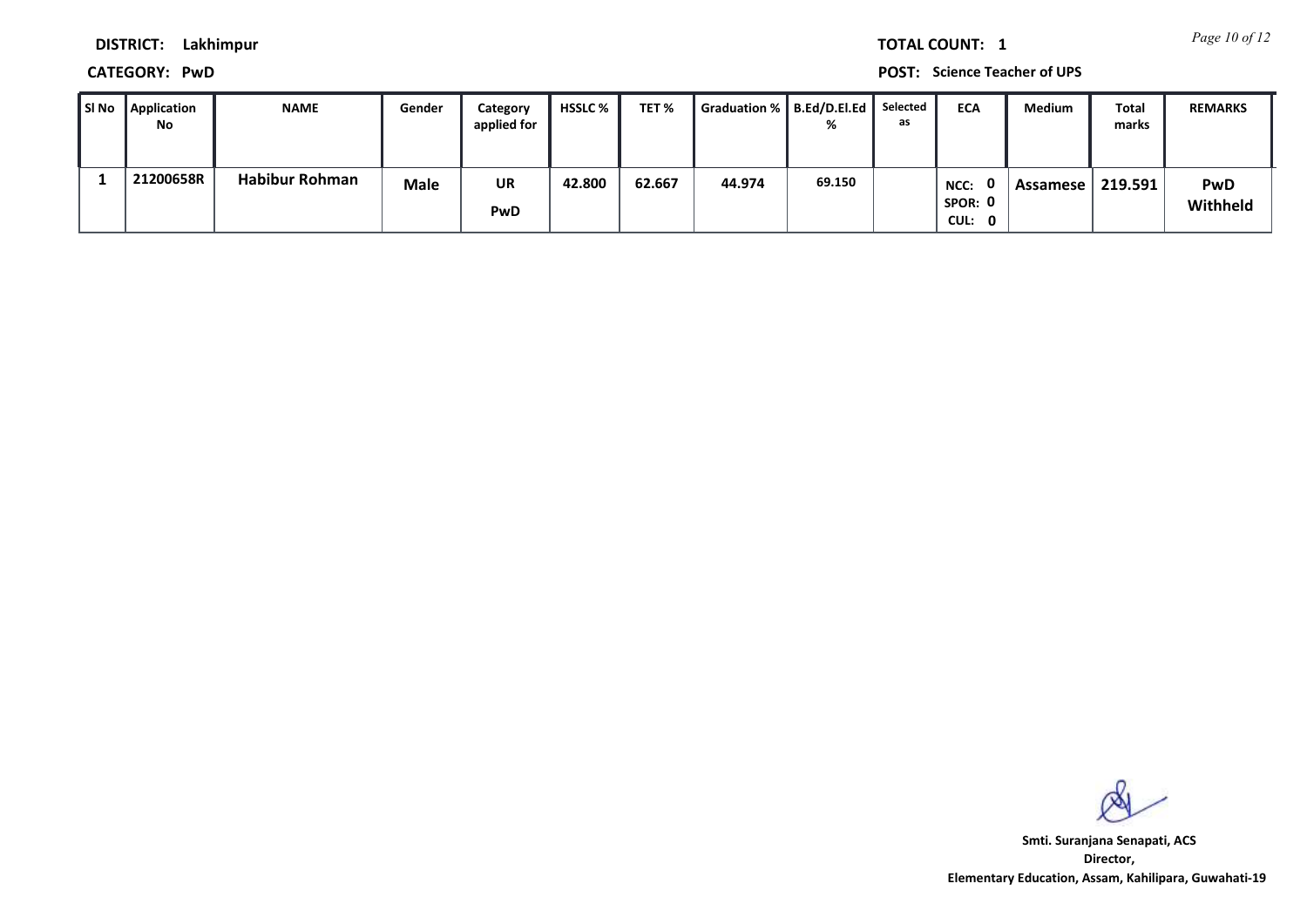*Page 11 of 12* **TOTAL COUNT: 1**

**DISTRICT: Lakhimpur**

**CATEGORY: STP POST: Science Teacher of UPS**

| SI No Application<br><b>No</b> | NAME       | Gender | Category<br>applied for | HSSLC % | TET%   | Graduation %   B.Ed/D.El.Ed |        | Selected<br>as | <b>ECA</b>                | Medium          | Total<br>marks | <b>REMARKS</b> |
|--------------------------------|------------|--------|-------------------------|---------|--------|-----------------------------|--------|----------------|---------------------------|-----------------|----------------|----------------|
| 21193514R                      | Eliza Pegu | Female | <b>STP</b>              | 60.000  | 60.667 | 80.143                      | 71.429 |                | NCC:<br>SPOR: 0<br>CUL: 0 | <b>Assamese</b> | 272.238        |                |